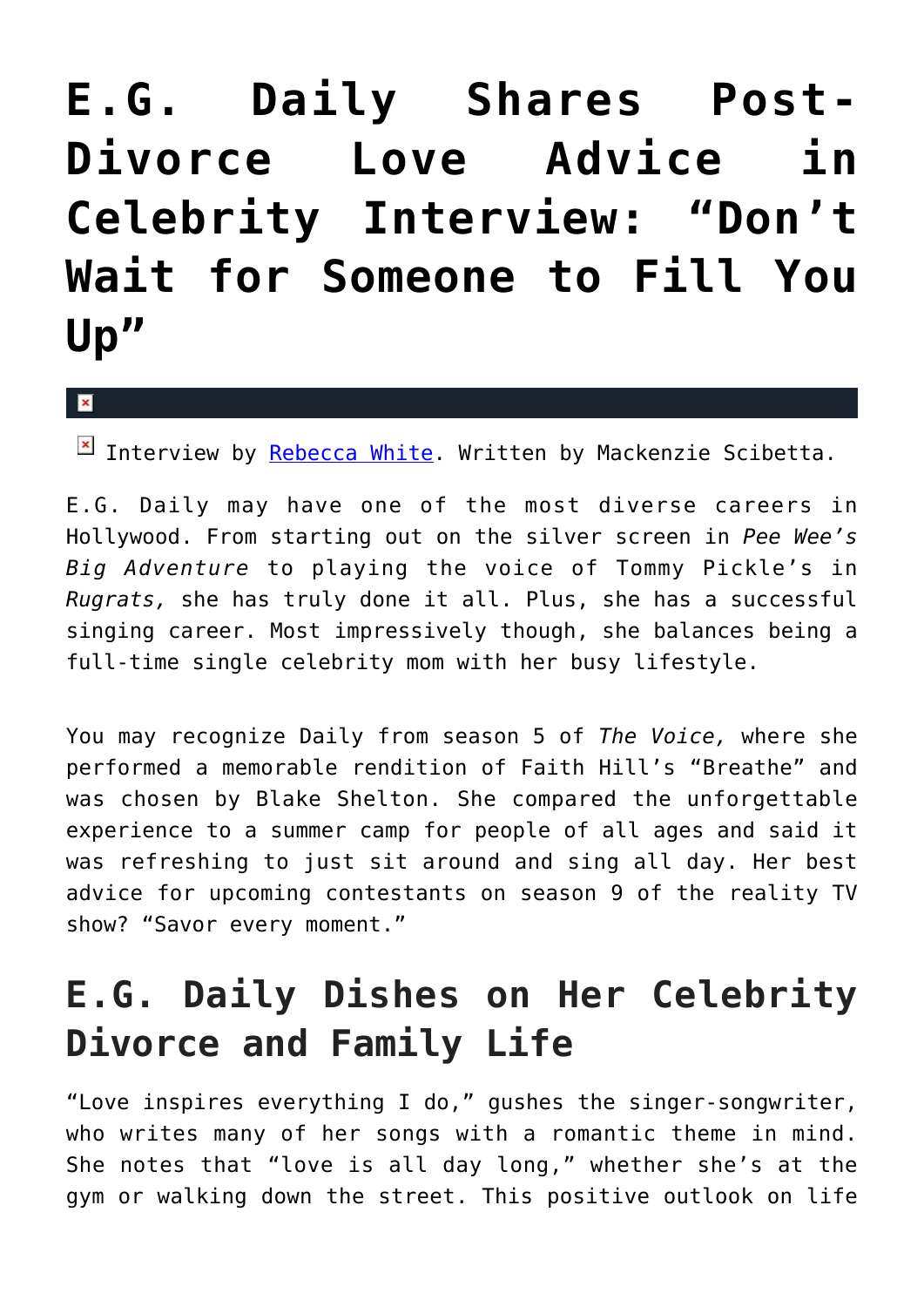undoubtedly helped her handle her [celebrity divorce](http://cupidspulse.com/celebrity-relationships/break-up-divorce/) from Rick Salomon in 2000.

**Related Link:** [Pamela Anderson and Rick Salomon: Filed for](http://cupidspulse.com/77349/pamela-anderson-rick-salomon-second-split/) [Divorce Again](http://cupidspulse.com/77349/pamela-anderson-rick-salomon-second-split/)

For Daily, the best way to handle divorce is with dignity and no bad blood. "Just make sure not to be cruel because you'll want or even need to be friends with them at some point. Ultimately, it's happening *for* you, not to you," she explains in our celebrity interview. She is a woman who practices what she preaches, as her and Salomon still maintain a close relationship. As for raising their children as a single mother, she believes that you shouldn't make your ex out to be the bad guy. Her and Salomon "have nothing but love and respect for each other," which she hopes helps her children honor them.

Unfortunately, no divorce, no matter how compatible the bond, is going to be that easy. Daily says she struggled the most with what to do with old photographs and videos of their former life together. "I learned you keep them and just remember the good times. He's my family, and you'll still have the relationship, but the form of it changes from family to friends forever," she candidly shares.

With such a hectic life, it's hard to imagine how Daily could have time to focus on her children and career…but she managed to succeed at both! "I don't know how I did it — it just all worked itself out," she says with a laugh. She always put her work around her children, who she refers to as her little diamonds. "They are the most important things to me. My life wouldn't be as awesome without them," she notes. She's even lucky enough to bring them to set sometimes: When she worked on *Rugrats* and voiced a toddler, her children were toddlers and often there with her.